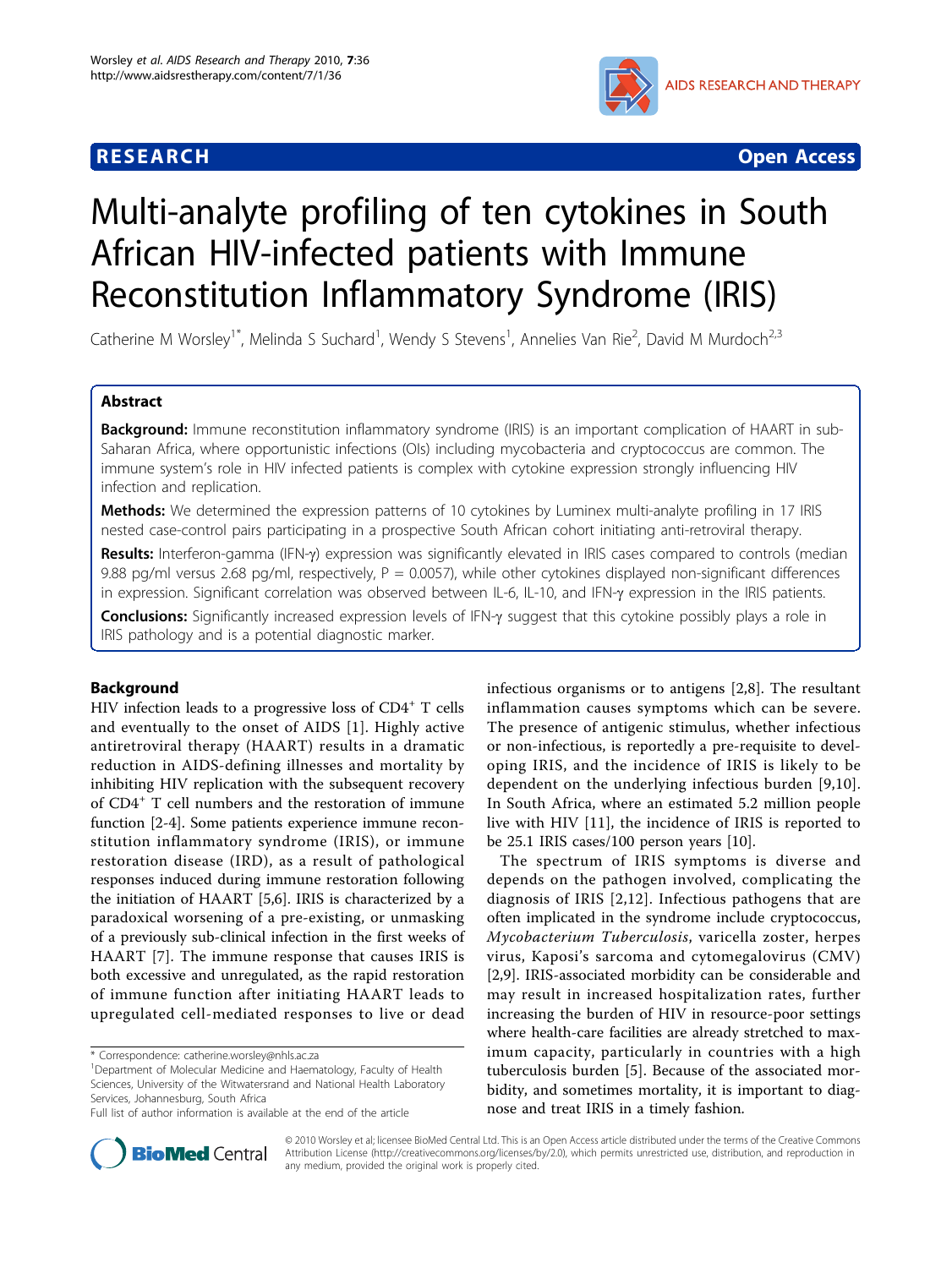The pathogenesis of IRIS is not well understood. Although what is clinically noted is the excessive and unregulated immune response, there is no common immunological pathway and different processes seem to drive the different expressions of IRIS [\[2](#page-5-0)]. HIV infection itself can also provoke IRIS [[5,13](#page-5-0)]. Numerous members of the cytokine network are integrally involved in regulating the replication of HIV as well as several steps of the HIV life cycle [[14\]](#page-5-0). It therefore stands to reason that several cytokines may be involved in the pathogenesis of IRIS. As various cytokines possess the ability to regulate the production of other cytokines, their combined effect is often greater than the function of a single component [[15](#page-5-0)]. This study was conducted to increase our understanding of the immunopathogenesis of IRIS by comparing cytokine profiles in IRIS patients and controls, and by identifying which cytokine markers contribute to the increased immune activation observed in these patients, The Bio-Plex system, which makes use of Luminex multi-analyte profiling technology allows for the analysis of many different cytokines in a single microtiter well. Using this technology, we were able to identify the cytokine profiles involved in some IRIS-related illnesses in South African patients, as well as identifying the commonalities and differences in their cytokine expression profiles.

# Methods and materials

# Study Population

This nested case-control study was a sub-study of a prospective longitudinal South African cohort monitored to determine IRIS incidence during the first 6 months of HAART treatment. HAART initiation was in accordance with the 2007 South African National Antiretroviral Treatment Guidelines, which define treatment initiation criteria as  $CD4^+$  cell count ≤200 cells/ml or WHO stage IV AIDS-defining illness [[10](#page-5-0),[16\]](#page-5-0). Adult patients (> 18 years) recruited in the study were HAART-naïve at the time that therapy was started at Johannesburg Hospital HIV clinics in 2006 and 2007. Enrolment into the study required willingness to provide written consent for additional blood draw and sample storage. Cases required signs and symptoms of IRIS (see IRIS case definition below). Cases and controls were HAART-duration matched in a 1:1 ratio. Ethics approval was obtained from all participating institutions. 17 case-control pairs took part in this study.

# Ethics approval

University of the Witwatersrand HREC M050347; University of North Carolina at Chapel Hill Biomedical IRB 05-1603; Duke University IRB Pro00003782.

### Immune reconstitution inflammatory syndrome case definition

IRIS is generally defined as a paradoxical clinical worsening due to a subclinical opportunistic or previouslytreated pathogen as a result of an adequate response to HAART [\[10](#page-5-0),[17\]](#page-5-0). For 'unmasking' IRIS, a new localized infection was required from a focal inflammatory process (suppurative lymph node, pulmonary infiltrate, positive CSF culture, etc.) in a patient with no pre-existing evidence of this infection prior to HAART despite a thorough clinical and diagnostic evaluation. For the 'paradoxical' form of IRIS, a patient needed to be diagnosed and treated for an OI prior to HAART initiation. Following HAART, the patient experienced a clinical worsening (worsening lymphadenopathy or suppuration, expansion of Kaposi's lesions, recurrence of meningeal signs and symptoms) at the original or new site of infection accompanied by systemic symptoms of inflammation. In all cases, a thorough diagnostic evaluation confirmed the absence of other identifiable pathogens. For this immunological analysis, only confirmed IRIS cases (i.e. an identifiable pathogen in the setting of a documented adequate HAART response, defined as >1  $log_{10}$  reduction in the baseline HIV RNA level) and their controls (matched for duration of HAART within a two week window) were eligible, resulting in a total sample size of 17 case-control pairs.

#### Data collection and measurement of plasma cytokines

Plasma samples were collected from 17 HIV-infected IRIS cases and 17 matched controls prior to the administration of any anti-inflammatory agents. EDTA-separated plasma was stored at -20°C until analysis. Ten cytokines (IL-1b, IL-2, IL-4, IL-5, IL-6, IL-10, IL-12p70, IL-13, IFN- $\gamma$ , and TNF- $\alpha$ ) were analysed using a Human Cytokine 10-Plex Th1/Th2 assay (Bio-Rad, California, USA) and Luminex multi-analyte profiling technology (Bio-Rad, USA) according to manufacturer instructions. Plasma samples were thawed in a 37°C waterbath and diluted 1 in 4 with sample diluent, while standards were reconstituted in standard diluent. Eight standards were made in duplicate by serial dilution, with each standard being a 4-fold dilution of the previous standard. Standards and samples were incubated with the coupled magnetic beads in a multi-well plate for 1 hour at room temperature. Following this, detection antibody was added to each standard and sample, and a further 30 minute incubation period was observed. Streptavidin-PE was used as the fluorochrome for antibody detection. Using Bio-Plex Manager software version 5.0, standard Luminex maintenance procedures were performed, and Bio-Plex CAL1 and CAL2 beads were used to calibrate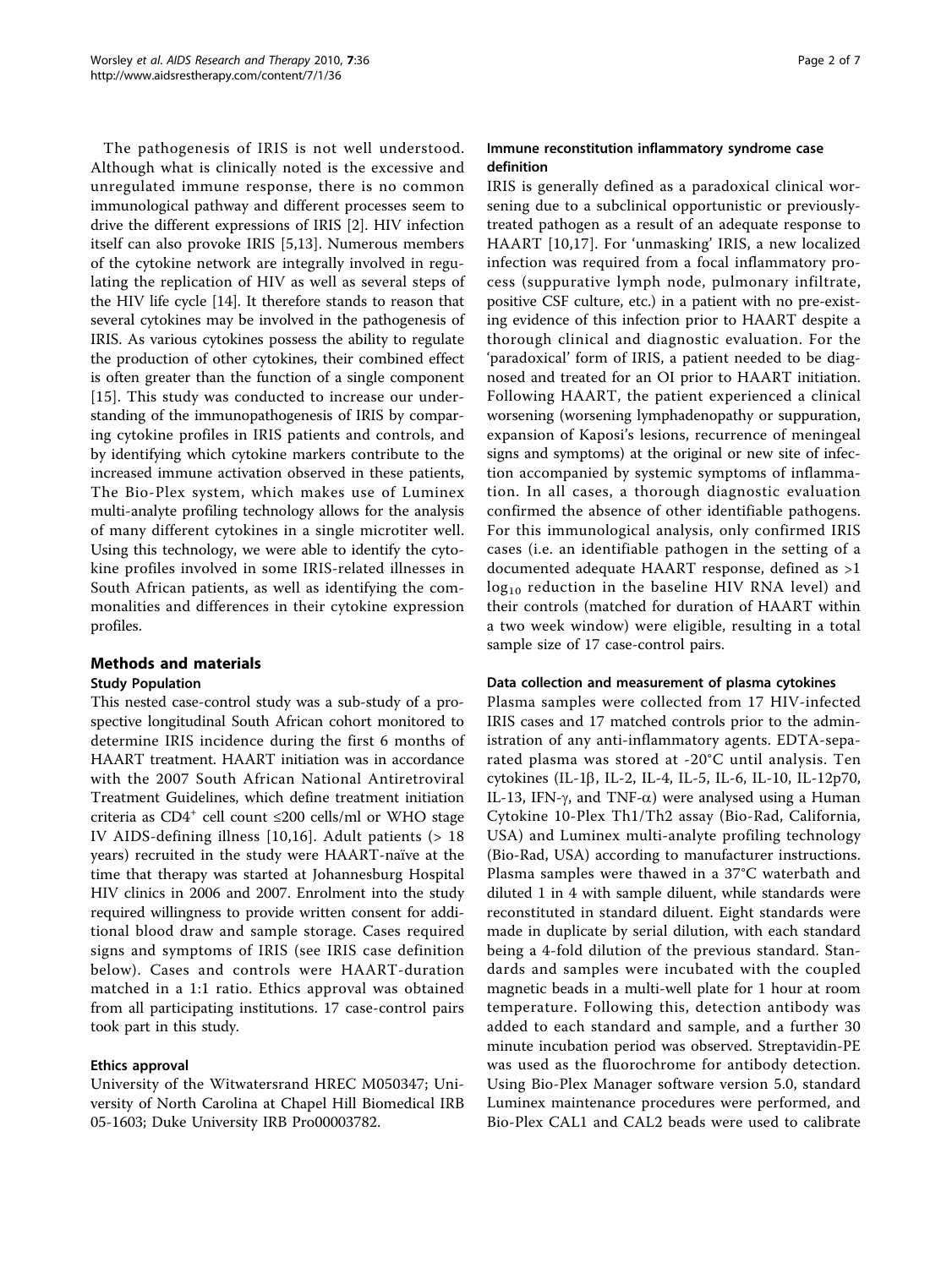the system. A new protocol was prepared and standard information was entered for each cytokine tested. Sample information was entered; all standards and samples were assayed concurrently, on the same plates, in order to avoid intra-assay variability.

#### Statistical analysis

Median cytokine expression levels of IRIS cases were compared to non-IRIS controls. Nonparametric Spearman correlation was applied to quantify the relationships between IFN- $\gamma$ , IL-6, and IL-10 cytokine responses. P values less than 0.05 were considered significant. All statistical analyses were performed using GraphPad Prism version 4.0 for Windows (GraphPad Software, San Diego, California, USA).

### Results

#### Description of study participants

As reported previously by Murdoch et al. (2009), IRIS cases had a significantly lower baseline CD4<sup>+</sup> count at the initiation of HAART compared to matched non-IRIS controls (79 versus 132 cells/mm<sup>3</sup>, respectively, P = 0.02). This is in keeping with other studies where low baseline CD4<sup>+</sup> T-cell counts were a risk factor for developing IRIS [\[10,18](#page-5-0)]. HIV RNA levels at baseline and at sampling were similar between IRIS and non-IRIS control groups [[17\]](#page-5-0). This is unexpected as viral load usually correlates with immune activation which potentially feeds cytokine production [\[19](#page-5-0)]. The median time interval between HAART initiation and the development of IRIS was 38 days (interquartile range 24-56 days), with blood sampling for immunological analysis occurring on average one week after IRIS diagnosis and clinical evaluations were complete.

IRIS cases exhibited a range of manifestations. These included nontuberculous lymphadenitis ( $n = 1$ ), follicular facial rash  $(n = 1)$ , bacterial scalp abscess  $(n = 1)$ , genital herpes  $(n = 1)$ , lip zoster  $(n = 2)$ , abdominal TB  $(n = 2)$ , Kaposi's sarcoma ( $n = 1$ ), pulmonary TB ( $n = 3$ ), TB adenitis ( $n = 2$ ), and cryptococcal meningitis ( $n = 3$ ).

### Plasma pro- and anti-inflammatory cytokine concentrations differ between IRIS patients and non-IRIS controls

Luminex analysis revealed differences in the cytokine concentration levels between IRIS cases and non-IRIS controls within each disease manifestation. IL-1 $\beta$  was below the levels of detection of the Luminex and was excluded from further analyses. Overall, most IRIS cases exhibited significantly increased IFN- $\gamma$  expression compared to non-IRIS controls (median 9.88 pg/ml versus 2.68 pg/ml, respectively,  $P = 0.0057$ ) (Figure 1). Most IRIS cases also demonstrated increased but non-significant elevations of IL-6 (IRIS case median 11.38 pg/ml



versus Non-IRIS 2.80 pg/ml,  $P = 0.2114$ ) and IL-10 (IRIS case median 1.21 pg/ml versus Non-IRIS 1.02 pg/ml,  $P =$ 0.5751) (Figure 1). Marginal and non-significant increases in expression were detected in IL-5 and IL-12, while slight decreases were noted in IL-1 $\beta$ , IL-2, IL-4, IL-13, and TNF- $\alpha$  in IRIS patients (Figure 1). In general, most IRIS patients showed an increase in IL-6 and IFN- $\gamma$  in comparison to non-IRIS controls (see Table [1](#page-3-0)).

When comparing cytokine levels between IRIS cases and non-IRIS controls by the type of IRIS presentation, different cytokine expression patterns were observed but numbers of cases were too small for statistical sub-group analysis. While most IRIS cases showed an increase in IL-6 and IFN- $\gamma$  in comparison to non-IRIS controls (see Table [1\)](#page-3-0), it is evident that each opportunistic illness exhibited a unique cytokine profile. IRIS cases with bacterial scalp abscess or genital herpes had decreased IL-6 compared to their non-IRIS controls. In the IRIS patient that presented with Kaposi's sarcoma, increases in IL-6, IL-10, IL-12, IL-13 and IFN- $\gamma$  expression were shown (Table [1](#page-3-0)). All TB patients had increases in IL-6 and IFN- $\gamma$ , with TB adenitis cases also showing an increase in IL-10 expression. Pulmonary TB also showed and increase in IL-5 and TNF- $\alpha$ . Although it seemed that both IL-6 and IFN- $\gamma$  were increased in most IRIS patients in comparison to non-IRIS controls, only IFN- $\gamma$  showed a significant difference in expression between IRIS patients and non-IRIS controls (Figure 1).

Given the likelihood that complex cytokine expression profiles are present in immunological responses such as IRIS, correlation analyses were performed. Within IRIS cases, there were significant correlations between IL-6, IL-10 and IFN- $\gamma$  expression over the range of conditions studied  $(P < 0.05)$  (Figure [2](#page-3-0)).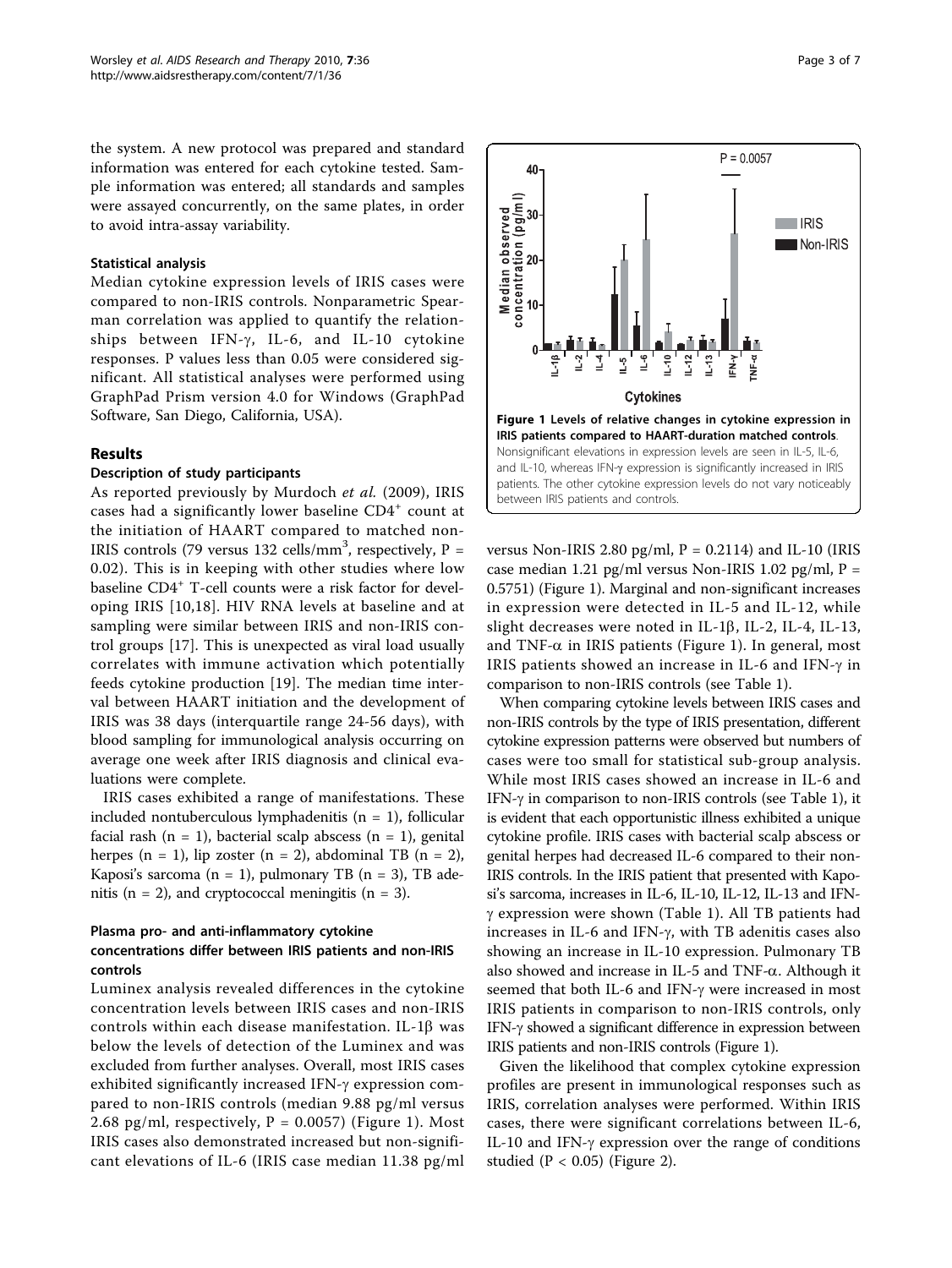| Infectious disease                       | IL-1 $\beta$ | $IL-2$ | $IL-4$ | $IL-5$ | $IL-6$ | $IL-10$ | $IL-12$ | $IL-13$ | IFN-y | TNF- $\alpha$ |
|------------------------------------------|--------------|--------|--------|--------|--------|---------|---------|---------|-------|---------------|
| Nontuberculous lymphadenitis ( $n = 1$ ) | E            | D      | E      | E      | E      | E       | F.      | D       |       | E             |
| Follicular facial rash<br>$(n = 1)$      | E.           | E      | E      |        | E      | D       | E       | F       | E     | E             |
| Bacterial scalp abscess ( $n = 1$ )      | F.           | F.     | D      | E      |        | E       | F.      | D       | D     | D             |
| Genital herpes $(n = 1)$                 | F.           | F      | E      | D      | E      | E       | F.      | F       | D     | E             |
| Lip zoster<br>$(n = 2)$                  | E            | E      | E      | E      |        | E       | E       | E       |       | E             |
| Abdominal TB $(n = 2)$                   | F.           | F      | F      | E      |        | E       | F.      | F       |       | E             |
| Kaposi's sarcoma $(n = 1)$               | F.           | F.     | F.     | F      |        |         |         |         |       | D             |
| Pulmonary TB $(n = 3)$                   | E            | F.     | F      |        |        | E       | F.      | F       |       |               |
| <b>TB</b> adenitis<br>$(n = 2)$          | F.           | F      | E      | E      |        |         | E       | F       |       | F             |
| Cryptococcal meningitis<br>$(n = 3)$     | F.           | F.     | F      |        |        | F       | F.      | F       |       | F.            |

<span id="page-3-0"></span>Table 1 Relative cytokine expression patterns of opportunistic infection-related IRIS cases compared to matched controls.

Each disease manifestation exhibited a unique cytokine expression profile. I = relative increases in cytokine expression in IRIS cases compared to Non-IRIS controls,  $E =$  equivocal expression compared to Non-IRIS controls, and  $D =$  relative decreases in expression compared to Non-IRIS controls.



# Discussion

It is difficult to try and postulate the mechanisms that could lead to clinical IRIS, as the balance between proand anti-inflammatory cytokines is at the root of both HIV disease and IRIS. In this immunological analysis, IFN-g expression was significantly elevated in IRIS cases compared to non-IRIS controls matched for HAART duration. This observation is in accordance with what has previously been reported in that the initiation of HAART results in a shift from a Th2 to a Th1 cytokine profile, which may lead to an increase in IFN- $\gamma$  expression [[20\]](#page-5-0). Elliot et al. 2009 also observed greater increases in IFN- $\gamma$  in TB-IRIS patients compared with non-TB-IRIS controls on HAART. IFN-g expression was significantly increased in the IRIS patients in our study in the majority of cases, most notably in those exhibiting nontuberculous- and TB-lymphadenitis, lip zoster, abdominal or pulmonary TB, Kaposi's sarcoma, and cryptococcal meningitis. This increase in IFN- $\gamma$  may be due to increased numbers of circulating T-cells that produce IFN- $\gamma$  when they are stimulated with pathogenspecific antigens, which has previously been reported in patients with TB or cryptococcal IRIS [[5,15](#page-5-0)].

Although this study was limited in terms of small sample number, some heterogeneity in cytokine responses was observed between the different IRIS OIs. We hypothesize that this may indicate a host-pathogen interaction in determining the immunopathology of IRIS. In addition, we observed an elevation of IL-6 expression in most IRIS cases. IL-6 is believed to play a role in the development of the inflammatory response during immune restoration and may act as a marker for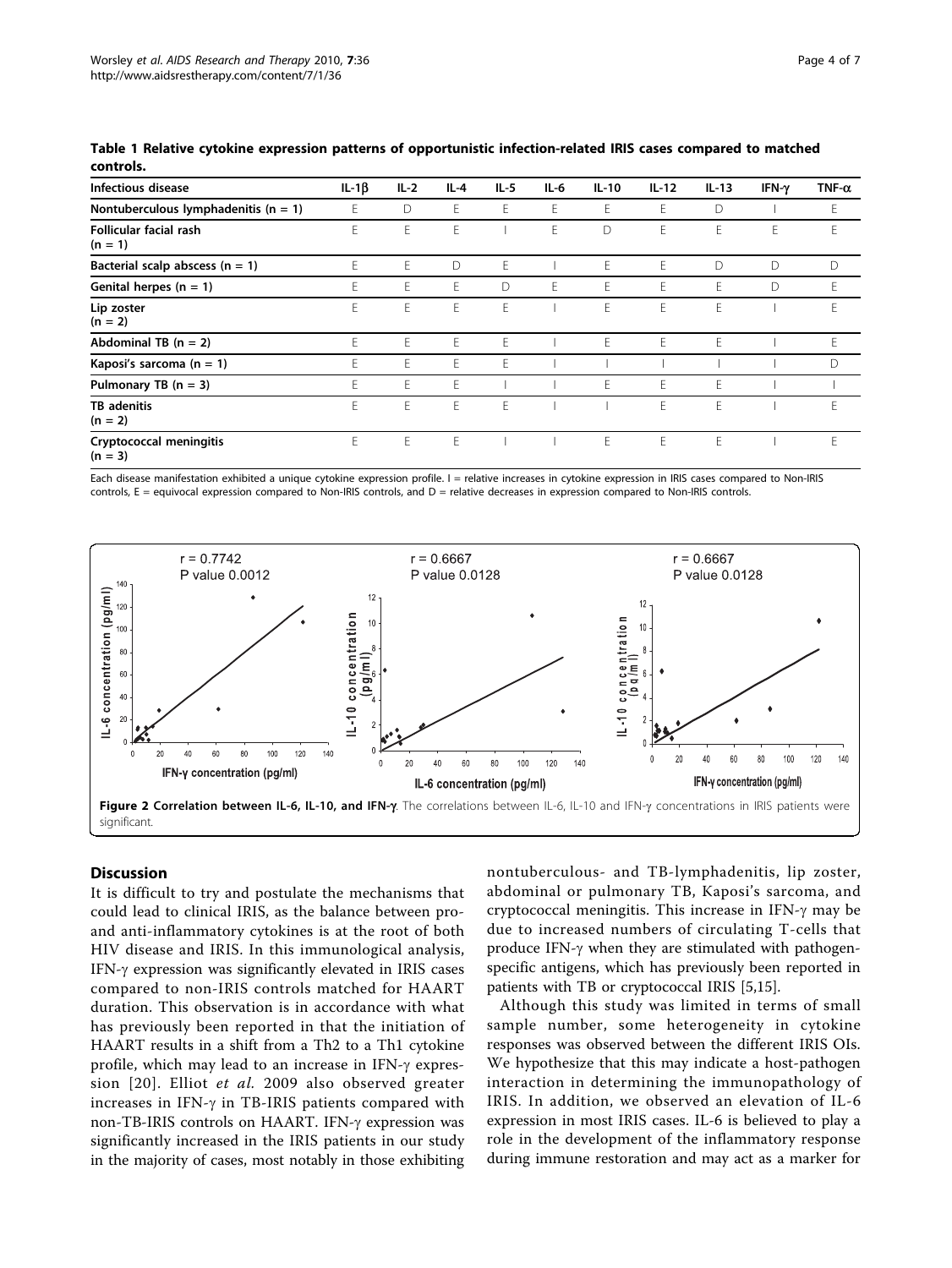persistent immune activation [[21](#page-5-0)]. In our study, IRIS cases produced higher amounts of IL-6 than non-IRIS controls, but it is unclear whether this is a consequence or a cause of the IRIS.

IL-10 expression was also increased in IRIS cases compared to non-IRIS controls, although this observation did not reach statistical significance. IL-10 has many suppressor functions including the inhibition of pro-inflammatory cytokine production and the inhibition of dendritic cell expression of co-stimulatory molecules  $[6]$  $[6]$ . IL-10 is known to suppress IFN- $\gamma$  production and immune responses to mycobacterial antigens [[22](#page-5-0)] and has been postulated to be deficient in IRIS individuals, leading to a Th1 predominant cytokine profile responsible for the clinical manifestations of IRIS [[18](#page-5-0)]. Impairment of IL-10 production despite an expansion of T regulatory cells (Tregs) has also been observed in immune responses to atypical mycobacterial antigens [[23](#page-5-0)]. Our finding of increased IL-10 levels in IRIS patients may suggest that the pathogenesis of IRIS is not simply due to a scarcity of immunoregulatory cytokines resulting in an overactive inflammatory response. Rather, this observation could suggest that the exuberant pro-inflammatory antigenic response that characterizes IRIS occurs first, followed by a compensatory increase in IL-10.

This is an interesting observation in light of the recent reports of expanded numbers of regulatory T cells (Tregs) in HIV [[24-](#page-5-0)[29](#page-6-0)]. While there are some scenarios that would incorporate our understanding of immune activation as a hallmark of progressive HIV infection together with the inflammatory manifestations of IRIS [[30\]](#page-6-0), our finding of elevated IL-10 supports the hypothesis that a vigorous pro-inflammatory response is the primary trigger of both the symptoms of progressive disease as well as IRIS manifestations. Elevations in regulatory cells and cytokines would be a compensatory secondary event. Also, as regulatory T cells are thought to act largely via cell-cell interaction rather than cytokine secretion, interpretation of IL-10 as a suppressor cytokine may be limited to certain subsets of Tregs (such as induced, rather than natural Tregs) [[30](#page-6-0),[31](#page-6-0)].

The correlation between IL-6, IL-10, and IFN- $\gamma$  may be due to common pathways of action. IL-6 and IL-10 both signal through the JAK1-STAT3 pathway, although there is a lack of understanding of how specificity in gene expression is determined by the two different receptors [[32,33](#page-6-0)]. IL-10 reportedly functions to inhibit the inflammatory responses from activated macrophages and dendritic cells, and may even prevent the clearance of pathogens [\[32,33\]](#page-6-0). Yet other STAT3-activating receptors, such as IL-6, do not seem to activate the same anti-inflammatory response [\[33\]](#page-6-0). This may be because the IL-10 receptor activates STAT3 in a SOCS3

(suppressor of cytokine signaling 3)-independent manner, while IL-6 receptor activation of STAT3 requires SOCS3 modulation [[33](#page-6-0)]. SOCS3 seems to be one of the regulatory molecules in the process of JAK1-STAT3 activation, but better delineation of the JAK-STAT signaling pathway is needed to fully understand how different cytokines control the expression of different genes through this signaling pathway.

This immunological study had a number of limitations. Although in the initial study we recruited one of the largest prospective IRIS cohorts to date, the overall number of confirmed IRIS cases was limited with only a few case-control pairs in each subgroup analysis. To better characterize potential cytokine-specific immune responses in IRIS patients, larger sample sizes would be needed in future studies. We were further limited by the lack of longitudinal immunological sampling, and it is important to note differences in cytokine profiles may be indicative of the timing of immunological sampling rather than a true difference. Future immunological studies should collect samples over time and accurately describe these intervals to allow suitable comparisons and interpretation. This would contribute to our understanding of the syndrome, since immune reconstitution is a dynamic and not a static observation.

Lastly, while Luminex-based serum assays provide a wealth of cytokine expression data, we were unable to conclude which cell types are responsible for our observations. It is likely that a number of cell types are involved in the production of cytokines, as immune activity during HIV infection involves the activation and proliferation of most immune cell types [\[19](#page-5-0)]. Ideal IRIS immunological studies should also employ flow cytometric assays, such as intracellular staining and stimulation assays to better elucidate the immunopathogenesis.

#### Conclusions

Consistent with other studies, we observed an increase in IFN- $\gamma$  production in most individuals experiencing IRIS. The significant IFN- $\gamma$  increase across most IRIS manifestations suggests its potential use as an overall adjunct diagnostic marker for the syndrome. However, whether the measurement of additional cytokines is useful within specific disease presentations remains unknown. Further investigation into additional cytokine measurements may lead to a better understanding of disease-specific manifestations of IRIS, leading to improved diagnosis and management of this complex condition.

#### Abbreviations

AIDS: acquired immunodeficiency syndrome; CMV: cytomegalovirus; EDTA: ethylenediaminetetra-acetic acid; HAART: highly active anti-retroviral therapy; HIV: human immunodeficiency virus; IFN-gγ: interferon-gamma; IL: interleukin; IRD: immune restoration disease; IRIS: immune reconstitution inflammatory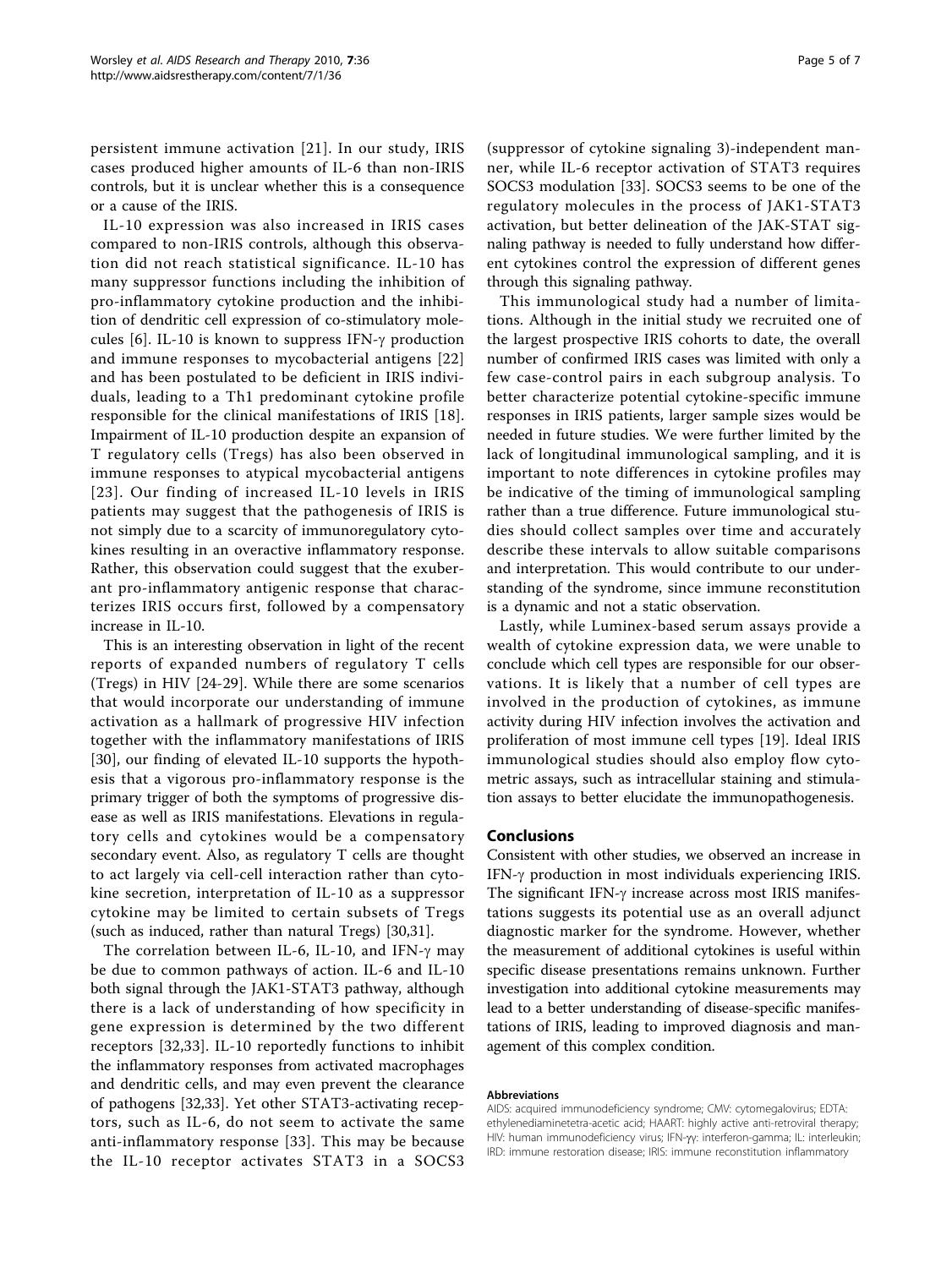<span id="page-5-0"></span>syndrome; OI: opportunistic infection; PE: phycoerythrin; RNA: ribonucleic acid; SOCS: suppressor of cytokine signalling; TB: tuberculosis; TNF-aα: tumour necrosis factor alpha; Treg: T regulatory cell.

#### Acknowledgements

Sources of support: The University of North Carolina at Chapel Hill, Centre for AIDS Research, National Institutes of Health (NIH) funded program 1P30 AI50410; The Duke Centre for AIDS Research, NIH funded program 1P30 AI64518; NIH funded ICOHRTA program D71 TW06906; PEPFAR Agreement No. 674-A-00-08-00005-00. The project described was supported by Grant Number K01TW008005 (DMM) from the Fogarty International Centre. The content is the sole responsibility of the authors and does not necessarily represent the official views of the Fogarty International Centre or the National Institutes of Health.

The authors wish to thank all of the patients who agreed to participate in this study. We thank the Charlotte Maxeke Johannesburg Academic Hospital Area 556 staff, the NHLS Department of Haematology and Molecular Medicine, and members of the Reproductive Health and HIV Research Unit (RHRU) who made this study possible.

The immunological data have not been published previously in manuscript or abstract form. Descriptive aspects of the study and flow cytometric immunological data have been previously reported (see Murdoch et al., 2009).

#### Author details

<sup>1</sup>Department of Molecular Medicine and Haematology, Faculty of Health Sciences, University of the Witwatersrand and National Health Laboratory Services, Johannesburg, South Africa. <sup>2</sup>Department of Epidemiology, University of North Carolina at Chapel Hill, Chapel Hill, NC, USA. <sup>3</sup>Department of Medicine, Duke University Medical Centre, Durham, North Carolina, USA.

#### Authors' contributions

CMW performed all the laboratory work, statistical analysis, and prepared the manuscript. MSS aided in preparing the manuscript. WSS reviewed the manuscript. AVR assisted with study design and reviewed the manuscript. DMM designed the study and cohort, and aided in preparing the manuscript. All authors read and approved of the final manuscript.

#### Competing interests

The authors declare that they have no competing interests.

Received: 13 July 2010 Accepted: 7 October 2010 Published: 7 October 2010

#### References

- Barker E, Mackewicz CE, Levy JA: Effects of  $T_H1$  and  $T_H2$  cytokines on CD8 [+ cell response against human immunodeficiency virus: implications for](http://www.ncbi.nlm.nih.gov/pubmed/7479952?dopt=Abstract) [long-term survival.](http://www.ncbi.nlm.nih.gov/pubmed/7479952?dopt=Abstract) Proc Natl Acad Sci USA 1995, 92:11135-11139.
- Elston JWT, Thaker H: [Immune reconstitution inflammatory syndrome.](http://www.ncbi.nlm.nih.gov/pubmed/19304962?dopt=Abstract) Int J STD AIDS 2009, 20:221-224.
- 3. Bower M, Nelson M, Thirlwell C, Newsom-Davis T, Mandalia S, Dhillon T, Holmes P, Gazzard BG, Stebbing J: [Immune reconstitution inflammatory](http://www.ncbi.nlm.nih.gov/pubmed/16051964?dopt=Abstract) [syndrome associated with Kaposi](http://www.ncbi.nlm.nih.gov/pubmed/16051964?dopt=Abstract)'s sarcoma. J Clin Oncol 2005, 23:5224-5228.
- Elliott JH, Vohith K, Saramony S, Savuth C, Dara C, Sarim C, Huffam S, Oelrichs R, Sophea P, Saphonn V, Kaldor J, Cooper DA, Vun MC, French MA: Immunopathogenesis and diagnosis of Tuberculosis and Tuberculosisassociated Immune Reconstitution Inflammatory Syndrome during Early Antiretroviral Therapy. J Infect Dis 2009, 200:1739-1745.
- 5. French MA: [Immune Reconstitution Inflammatory Syndrome: a](http://www.ncbi.nlm.nih.gov/pubmed/19025493?dopt=Abstract) [reappraisal.](http://www.ncbi.nlm.nih.gov/pubmed/19025493?dopt=Abstract) Clin Infect Dis 2009, 48:101-107.
- 6. Lawn SD, and French MA: [Immune reconstitution disease: recent](http://www.ncbi.nlm.nih.gov/pubmed/19372909?dopt=Abstract) [development and implications for antiretroviral treatment in resource](http://www.ncbi.nlm.nih.gov/pubmed/19372909?dopt=Abstract)[limited settings.](http://www.ncbi.nlm.nih.gov/pubmed/19372909?dopt=Abstract) Curr Opin HIV AIDS 2007, 2:339-345.
- 7. van Tieu H, Ananworanich J, Avihingsanon A, Apateerapong W, Sirivichayakul S, Siangphoe U, Klongugkara S, Boonchokchai B, Hammer SM, Manosuthi W: [Immunological markers as predictors of Tuberculosis](http://www.ncbi.nlm.nih.gov/pubmed/19886838?dopt=Abstract)[associated Immune Reconstitution Inflammatory Syndrome in HIV and](http://www.ncbi.nlm.nih.gov/pubmed/19886838?dopt=Abstract) [Tuberculosis coinfected persons in Thailand.](http://www.ncbi.nlm.nih.gov/pubmed/19886838?dopt=Abstract) AIDS Res. Hum. Retroviruses 2009, 25:1083-1089.
- 8. Bicanic T, Meinties G, Rebe K, Williams A, Loyse A, Wood R, Hayes M, Jaffar S, Harrison T: [Immune reconstitution inflammatory syndrome in](http://www.ncbi.nlm.nih.gov/pubmed/19365271?dopt=Abstract) [HIV-associated Cryptococcal Meningitis: a prospective study.](http://www.ncbi.nlm.nih.gov/pubmed/19365271?dopt=Abstract) J Acquir Immune Defic Syndr 2009, 51:130-134.
- 9. Murdoch DM, Venter WDF, Van Rie A, Feldman C: [Immune reconstitution](http://www.ncbi.nlm.nih.gov/pubmed/17488505?dopt=Abstract) [inflammatory syndrome \(IRIS\): review of common infectious](http://www.ncbi.nlm.nih.gov/pubmed/17488505?dopt=Abstract) [manifestations and treatment options.](http://www.ncbi.nlm.nih.gov/pubmed/17488505?dopt=Abstract) AIDS Res Ther 2007, 4:9.
- 10. Murdoch DM, Venter WDF, Feldman C, Van Rie A: [Incidence and risk](http://www.ncbi.nlm.nih.gov/pubmed/18317001?dopt=Abstract) [factors for the immune reconstitution inflammatory syndrome in HIV](http://www.ncbi.nlm.nih.gov/pubmed/18317001?dopt=Abstract) [patients in South Africa: a prospective study.](http://www.ncbi.nlm.nih.gov/pubmed/18317001?dopt=Abstract) AIDS 2008, 22:601-610.
- 11. Human Sciences Research Council: South African National HIV Prevalence, Incidence, Behaviour and Communication Survey, 2008: A Turning Tide Among Teenagers?[\[http://www.mrc.ac.za/pressreleases/2009/sanat.pdf\]](http://www.mrc.ac.za/pressreleases/2009/sanat.pdf).
- 12. Haddow LJ, Easterbrook PJ, Mosam A, Khanyile NG, Parboosing R, Moodley P, Moosa MS: [Defining Immune Reconstitution Inflammatory](http://www.ncbi.nlm.nih.gov/pubmed/19788360?dopt=Abstract) [Syndrome: Evaluation of Expert Opinion versus 2 Case Definitions in a](http://www.ncbi.nlm.nih.gov/pubmed/19788360?dopt=Abstract) [South African Cohort.](http://www.ncbi.nlm.nih.gov/pubmed/19788360?dopt=Abstract) Clin Infect Dis 2009, 49:1424-1432.
- 13. Miller RF, Isaacson PG, Hall-Craggs M, Lucas S, Gray F, Scaravilli F, An SF: [Cerebral CD8+ lymphocytosis in HIV-1 infected patients with immune](http://www.ncbi.nlm.nih.gov/pubmed/15085359?dopt=Abstract) [restoration induced by HAART.](http://www.ncbi.nlm.nih.gov/pubmed/15085359?dopt=Abstract) Acta Neuropathol 2004, 108:17-23.
- 14. Vicenzi E, Biswas P, Mengozzi M, Poli G: [Role of pro-inflammatory](http://www.ncbi.nlm.nih.gov/pubmed/9225990?dopt=Abstract) cytokines and β[-chemokines in controlling HIV replication.](http://www.ncbi.nlm.nih.gov/pubmed/9225990?dopt=Abstract) J Leukoc Biol 1997 62:34-40.
- 15. De Jager W, te Velthuis H, Prakken BJ, Kuis W, Rijkers GT: [Simultaneous](http://www.ncbi.nlm.nih.gov/pubmed/12522051?dopt=Abstract) [detection of 15 Human Cytokines in a single sample of stimulated](http://www.ncbi.nlm.nih.gov/pubmed/12522051?dopt=Abstract) [peripheral blood mononuclear cells.](http://www.ncbi.nlm.nih.gov/pubmed/12522051?dopt=Abstract) Clin Diagn Lab Immunol 2003, 10:133-139.
- 16. South African Department of Health: Full Report of the Joint Health and Treasury Task Team Charged with Examining Treatment Options to Supplement Comprehensive Care for HIV/AIDS in the Public Health Sector. 2003 [[http://www.info.gov.za/issues/hiv/careplan.htm \]](http://www.info.gov.za/issues/hiv/careplan.htm ).
- 17. Murdoch DM, Suchard MS, Venter WDF, Mhlangu P, Ottinger JS, Feldman C, van Rie A, Glencross DK, Stevens WS, Weinhold KJ: [Polychromatic](http://www.ncbi.nlm.nih.gov/pubmed/19607684?dopt=Abstract) [immunophenotypic characterization of T cell profiles among HIV](http://www.ncbi.nlm.nih.gov/pubmed/19607684?dopt=Abstract)[infected patients experiencing Immune Reconstitution Inflammatory](http://www.ncbi.nlm.nih.gov/pubmed/19607684?dopt=Abstract) [Syndrome \(IRIS\).](http://www.ncbi.nlm.nih.gov/pubmed/19607684?dopt=Abstract) AIDS Res Ther 2009, 6:16.
- 18. Price P, Murdoch DM, Agarwal U, Lewin SR, Elliott JH, French MA: [Immune](http://www.ncbi.nlm.nih.gov/pubmed/19822893?dopt=Abstract) [Restoration Diseases Reflect Diverse Immunopathological Mechanisms.](http://www.ncbi.nlm.nih.gov/pubmed/19822893?dopt=Abstract) Clin Microbiol Rev 2009, 22:651-663.
- 19. Roberts L, Passmore JS, Williamson C, Little F, Bebell LM, Mlisana K, Burgers WA, van Loggerenberg F, Walzl G, Siawaya JFD, Karim QA, Karim SSA: [Plasma cytokine levels during acute HIV-1 infection predict](http://www.ncbi.nlm.nih.gov/pubmed/20224308?dopt=Abstract) [HIV disease progression.](http://www.ncbi.nlm.nih.gov/pubmed/20224308?dopt=Abstract) AIDS 2010, 24:819-831.
- 20. Shankar EM, Vignesh R, Murugavel KG, Balakrishnan P, Sekar R, Lloyd CAC, Solomon S, Kumarasamy N: [Immune Reconstitution Inflammatory](http://www.ncbi.nlm.nih.gov/pubmed/18053126?dopt=Abstract) [Syndrome in association with HIV/AIDS and tuberculosis: Views over](http://www.ncbi.nlm.nih.gov/pubmed/18053126?dopt=Abstract) [hidden possibilities.](http://www.ncbi.nlm.nih.gov/pubmed/18053126?dopt=Abstract) AIDS Res Ther 2007, 4:29.
- 21. Stone SF, Price P, Keane NM, Murray RJ, French MA: [Levels of IL-6 and](http://www.ncbi.nlm.nih.gov/pubmed/12059947?dopt=Abstract) [soluble IL-6 receptor are increased in HIV patients with a history of](http://www.ncbi.nlm.nih.gov/pubmed/12059947?dopt=Abstract) [immune restoration disease after HAART.](http://www.ncbi.nlm.nih.gov/pubmed/12059947?dopt=Abstract) HIV Med 2002, 3:21-37.
- 22. Boussiotis VA, Tsai EY, Yunis EJ, Thim S, Delgado JC, Dascher CC, Berezovskaya A, Rousset D, Reynes J-M, Goldfeld AE: [IL-10-producing T](http://www.ncbi.nlm.nih.gov/pubmed/10792007?dopt=Abstract) [cells suppress immune responses in anergic tuberculosis patients.](http://www.ncbi.nlm.nih.gov/pubmed/10792007?dopt=Abstract) J Clin Invest 2000, 105:1317-1325.
- 23. Seddiki N, Sasson SC, Santner-Nanan B, Munier M, van Bockel D, Ip S, Marriott D, Pett S, Nanan R, Cooper DA, Zaunders JJ, Kelleher AD: [Proliferation of weakly suppressive regulatory CD4+ T cells is associated](http://www.ncbi.nlm.nih.gov/pubmed/19180462?dopt=Abstract) [with over-active CD4+ T-cell responses in HIV-positive patients with](http://www.ncbi.nlm.nih.gov/pubmed/19180462?dopt=Abstract) [mycobacterial immune restoration disease.](http://www.ncbi.nlm.nih.gov/pubmed/19180462?dopt=Abstract) Fur J Immunol 2009, 39:391-403.
- 24. Lim A, Tan D, Price P, Kamarulzaman A, Tan HY, James I, French MA: [Proportions of circulating T cells with a regulatory cell phenotype](http://www.ncbi.nlm.nih.gov/pubmed/17630546?dopt=Abstract) [increase with HIV-associated immune activation and remain high on](http://www.ncbi.nlm.nih.gov/pubmed/17630546?dopt=Abstract) [antiretroviral therapy.](http://www.ncbi.nlm.nih.gov/pubmed/17630546?dopt=Abstract) AIDS 2007, 21:1525-1534.
- 25. Montes M, Lewis DE, Sanchez C, de Castilla DL, Graviss EA, Seas C, Gotuzzo E, White AC Jr: [Foxp3+ regulatory T cells in antiretroviral-naïve](http://www.ncbi.nlm.nih.gov/pubmed/16868450?dopt=Abstract) [HIV patients.](http://www.ncbi.nlm.nih.gov/pubmed/16868450?dopt=Abstract) AIDS 2006, 20:1669-1671.
- 26. Rallón NI, López M, Soriano V, Garcia-Samaniego J, Romero M, Labarga P, Garcia-Gasco P, González-Lahoz J, Benito JM: [Level, phenotype and](http://www.ncbi.nlm.nih.gov/pubmed/19076827?dopt=Abstract) [activation status of CD4+FoxP3+ regulatory T cells in patients](http://www.ncbi.nlm.nih.gov/pubmed/19076827?dopt=Abstract)